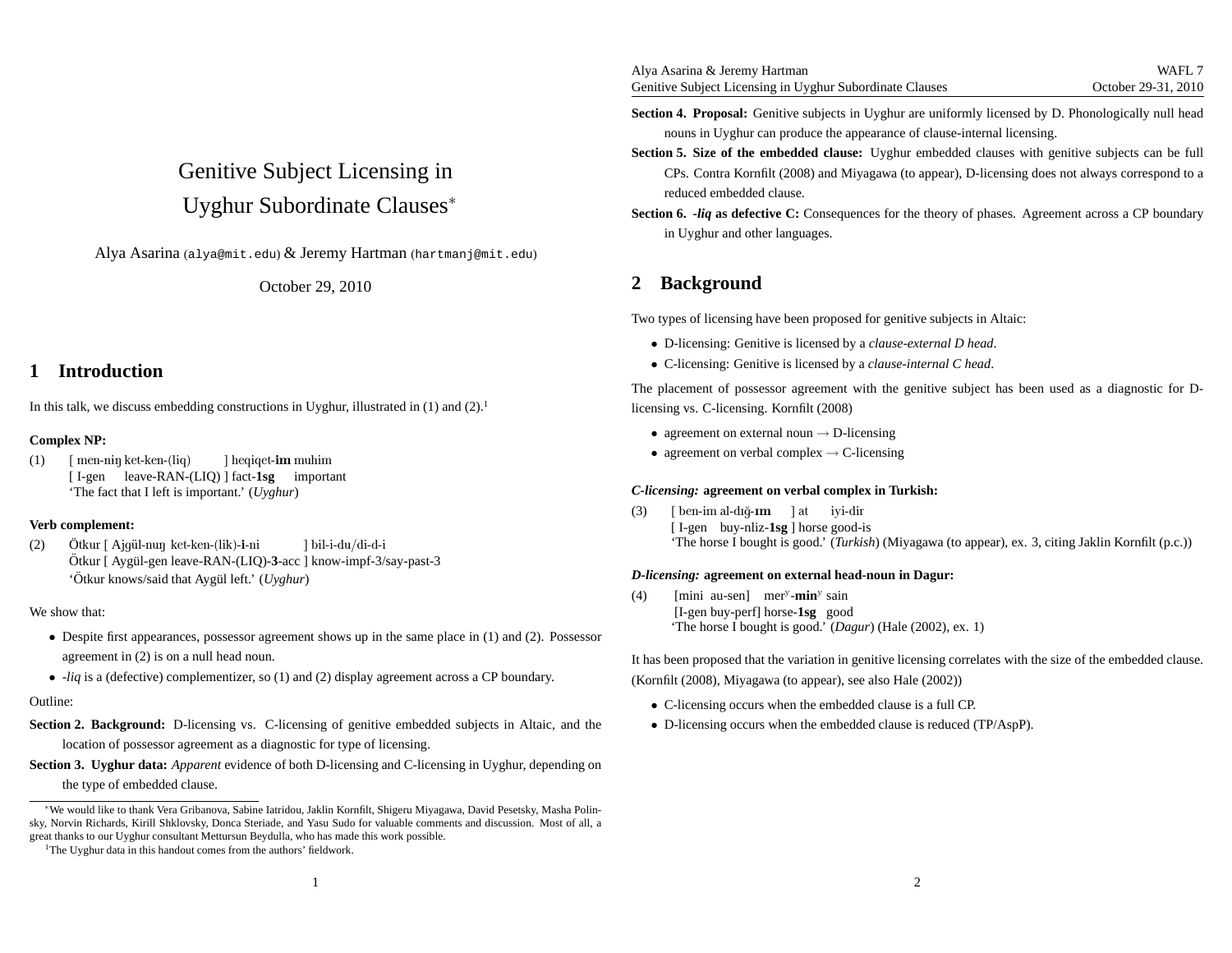Alya Asarina & Jeremy Hartman Genitive Subject Licensing in Uyghur Subordinate ClausesWAFL<sub>7</sub> October 29-31, 2010



### **3 D-licensing vs. C-licensing in Uyghur**

Applying the agreement-placement diagnostic to Uyghur, we find mixed results.

#### (6)**Agreement with Uyghur Genitive Subjects:**

| agreement on external N: | agreement on verbal complex:    |
|--------------------------|---------------------------------|
| • relative clauses       | • verb complements              |
| $\bullet$ complex NPs    | $\bullet$ adjective complements |
|                          | · postposition complements      |
|                          | • sentential subjects           |

On our analysis, agreemen<sup>t</sup> that looks to be on the verbal complex is actually on <sup>a</sup> *null* external head noun. Uyghur is thus uniformly D-licensing.

### **3.1 Agreement on External N in Uyghur (vs. Turkish)**

In Uyghur, agreemen<sup>t</sup> with genitive subjects is on the external head noun in:

- relative clauses
- complements to nouns

#### **Relative Clauses – agreement on N:**

(7) [ [ Otkur-n<del>i</del>ŋ oqu-ʁan - ] kitav-**i** uzun<br>[ Ötkur-gen read-RAN ] book-**3** long<br>. 'The book that Ötkur read is long.' (Uyghur) Ö Otkur-n<del>i</del>ŋ

| Alya Asarina & Jeremy Hartman                            |  |
|----------------------------------------------------------|--|
| Genitive Subject Licensing in Uyghur Subordinate Clauses |  |

(8)) [men-ɨŋ ji-gen] tamaq-**im** jaχ∫i [ I-gen eat-RAN ] food-**1sg** good'The food I ate is good.' (*Uyghur*)

#### **Noun complements – agreement on N:**

- (9)) [Ötkur-n<del>i</del>ŋ [ Otkur-n<del>i</del>ŋ tamaq ji-gen-(liq) | ] ifaret**-i** muhim<br>[ Ötkur-gen food | eat-RAN-(LIQ) ] sign-<mark>3</mark> important 'The sign that Ötkur ate food is important.' (Uyghur)
- (10)) [ men-n<del>i</del>ŋ ket-ken-(liq) [ I-gen leave-RAN-(LIQ) ] fact-**1sg** important 'The fact that I left is important.' (*Uyghur*)] heqiqet-**im** muhim

In these environments, agreemen<sup>t</sup> placement in Uyghur contrasts with agreemen<sup>t</sup> placement in Turkish. Agreement always shows up on the verbal complex in Turkish.

#### Turkish relative clause – agreement on verbal complex (repeated from  $(3)$ ):

(11)) [ben-imal-dığ-**ım** ]at iyi-dir [I-gen buy-nliz-**1sg**] horse good-is 'The horse I bought is good.' (*Turkish*) (Miyagawa (to appear), ex. 3, citing Jaklin Kornfilt (p.c.))

#### **Turkish Complex NP – agreement on the verbal complex:**

 $(12)$  [ I-gen family-1sg-acc abandon-DIK-**1sg** ] rumor-cmpm 'the rumor that I abandoned my family' (*Turkish*) (Kornfilt (2003))ben-imaile-m-iterket-ti˘g-**im**] söylenti-si

So far it looks like genitive subjects in Uyghur are always licensed by D.

### **3.2 Agreement on Verbal Complex**

In Uyghur, agreemen<sup>t</sup> with genitive subjects is on the verbal complex in:

- complement clauses to verbs, adjectives, postpositions
- subject clauses

#### **Verb complement – agreement on the verbal complex:**

(13)) Ö Ötkur [ Aygül-gen leave-RAN-(LIQ)-3-acc ] know-impf-3/say-past-3 Otkur [ Ajgül-nuŋ ket-ken-(lik)-**i**-ni 'Ötkur knows/said that Aygül left.' (Uyghur) ]bil-i-du/di-d-i

#### **Adjective complement – agreement on the verbal complex:**

(14)) men [ Tursun-niŋ tamaq-ni yi-gin-**i**-din I [ Tursun-gen food-acc eat-RAN-**3**-abl ] happy 'I am happy that Tursun ate the food.' (*Uyghur*)] χu∫al

WAFL<sub>7</sub> October 29-31, 2010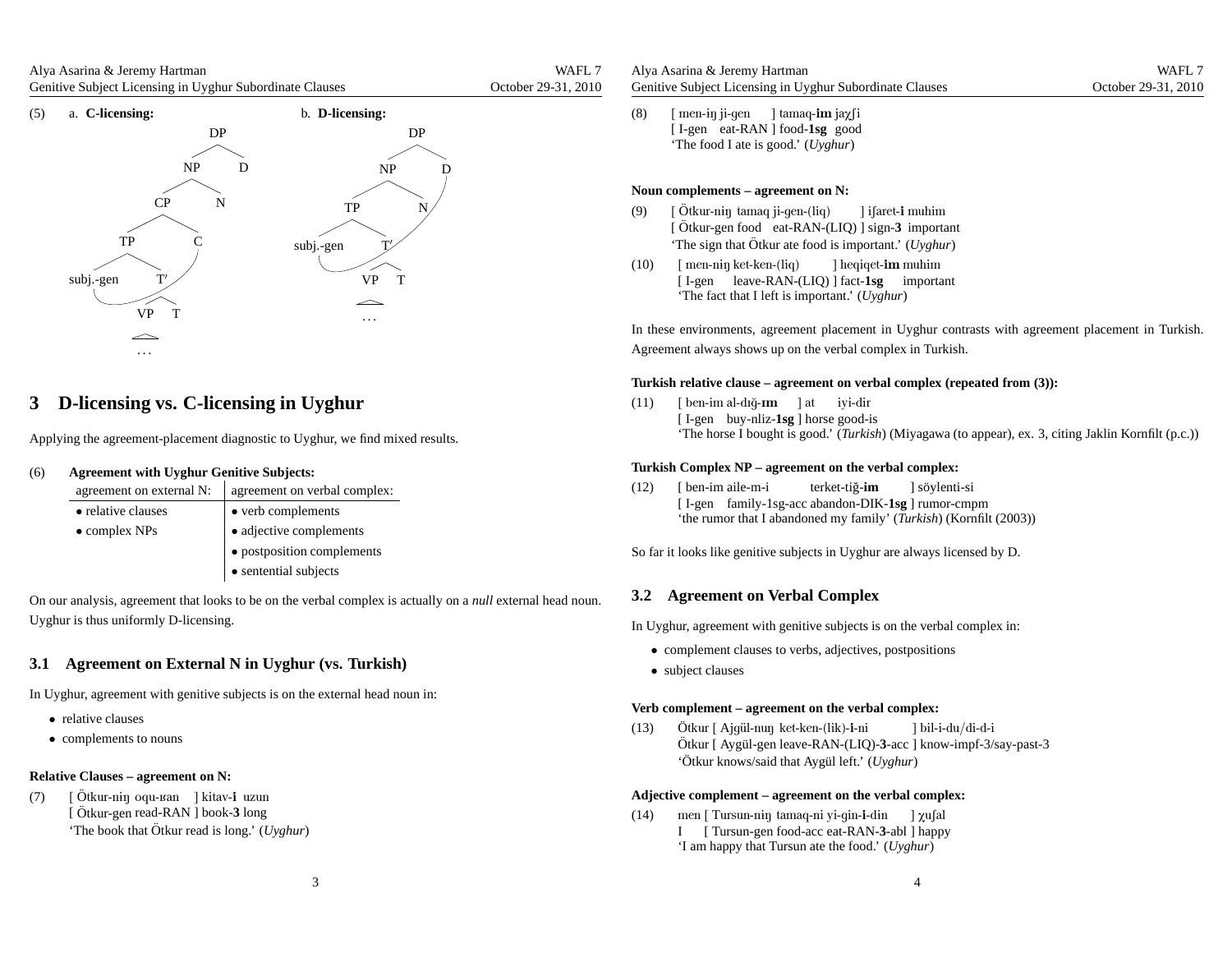(15) [ [Tursun-gen leave-RAN-(LIQ)-3<sup>3</sup> ] because, I food eat-past-1sg 'Because Tursun left, I ate.' (*Uyghur*)Tursun-nɨŋ ket-ken-(lik)-**i** ] utfun, men tamaq ji-d-im

#### **Sentential subject – agreement on the verbal complex:**

(16)) [sen-iŋ kel-gen-(liq)**-iŋ** [ you-gen come-RAN-(LIQ)-**2sg** ] I-acc happy do-past-3 'Your coming made me happy.' (*Uyghur*)] meni χu∫al kɨl-d-i

#### **3.3 Summary of Uyghur Agreement Placement**

#### (17)**Agreement <sup>p</sup>lacement in Uyghur:**

| Type of subordinate clause:  | Agreement appears on:          |
|------------------------------|--------------------------------|
| Relative clauses:            | clause-external head noun      |
| Complement clauses to N:     | clause-external head noun      |
| Complement clauses to V/A/P: | clause-internal verbal complex |
| Sentential subject:          | clause-internal verbal complex |

We *reject* the following interpretation of these facts:

- Overt agreemen<sup>t</sup> <sup>p</sup>lacement straightforwardly diagnoses the licensing head.
- The licensing of genitive subjects in Uyghur is simply not uniform. Uyghur employs D-licensing in RCs and complement clauses to nouns, and C-licensing in sentential subjects and complement clausesto V/A/P.

Instead, we *propose*:

- **Uyghur is uniformly D-licensing.**
- $\bullet$  The appearance of C-licensing is due to the fact that embedding nouns can be null in Uyghur.

### **4 Null Nouns**

The idea that some subordinate clauses are embedded by null head nouns has been proposed before in theAltaic literature. (See Lees (1965), Aygen (2002) for Turkish; Maki and Uchibori (2008) for Japanese, butcf. Kornfilt (1984, 2003) for arguments against this analysis for Turkish and Takahashi (2009) for argumentsagainst this analysis for Japanese.) In this section we argue that, for Uyghur, the null head noun analysis:

- straightforwardly accounts for the agreemen<sup>t</sup> pattern in (17)
- allows us to maintain that genitive subjects are licensed in <sup>a</sup> uniform way across subordinate clause types

• is empirically motivated by similarities between null nouns and their overt counterparts

It is natural to assume that "headless" RCs, which have <sup>a</sup> free relative interpretation, are headed by null nouns.

#### **"Headless" RCs:**

- (18)) [Ötkur-n<del>i</del>ŋ [ Otkur-niŋ ji-gen-i ⊥ ] jaχ∫i<br>[ Ötkur-gen eat-RAN-3 ] good 'What Ötkur ate is good.
- (19)) [ men-iŋ al-ʁan-im [I-gen buy-RAN-1sg] bread/red 'The thing I bought is bread/red.'] nan/qɨzil

We assume the following structure.

 **"Headless" RC structure:** DPNPCPÖtkur-n<del>i</del>ŋ ji-gen Otkur-gen eat-RAN¨ $\emptyset_{\rm N}$ -i  $\emptyset_{\rm N}$ -3  $\mathbf D$ 

Crucially, when the head noun is null, the possessor agreemen<sup>t</sup> appears phonologically on the verbal complex, creating the illusion of clause-internal licensing.

Our proposal:

(20)

- The apparen<sup>t</sup> "C-licensing" in (13)-(16) above is the same <sup>p</sup>henomenon.
- In (13), for example, the verb does not directly embed <sup>a</sup> clause, but rather embeds <sup>a</sup> complex DP with <sup>a</sup> null head noun. The clause is the complement of the null head noun.
- The null head noun is the real host of the agreemen<sup>t</sup> (and case) that <sup>p</sup>honologically shows up on the clause, as shown below.

### Verb complement – agreement on the verbal complex (repeated from (13)):

(21)) Ö Otkur [ Ajgül-nuŋ ket-ken-(lik)-i-ni ] bil-i-du/di-d-i<br>Ötkur [ Aygül-gen leave-RAN-(LIQ)<mark>-3</mark>-acc ] know-impf-3/say-past-3 Otkur 'Ötkur knows/said that Aygül left.' (Uyghur)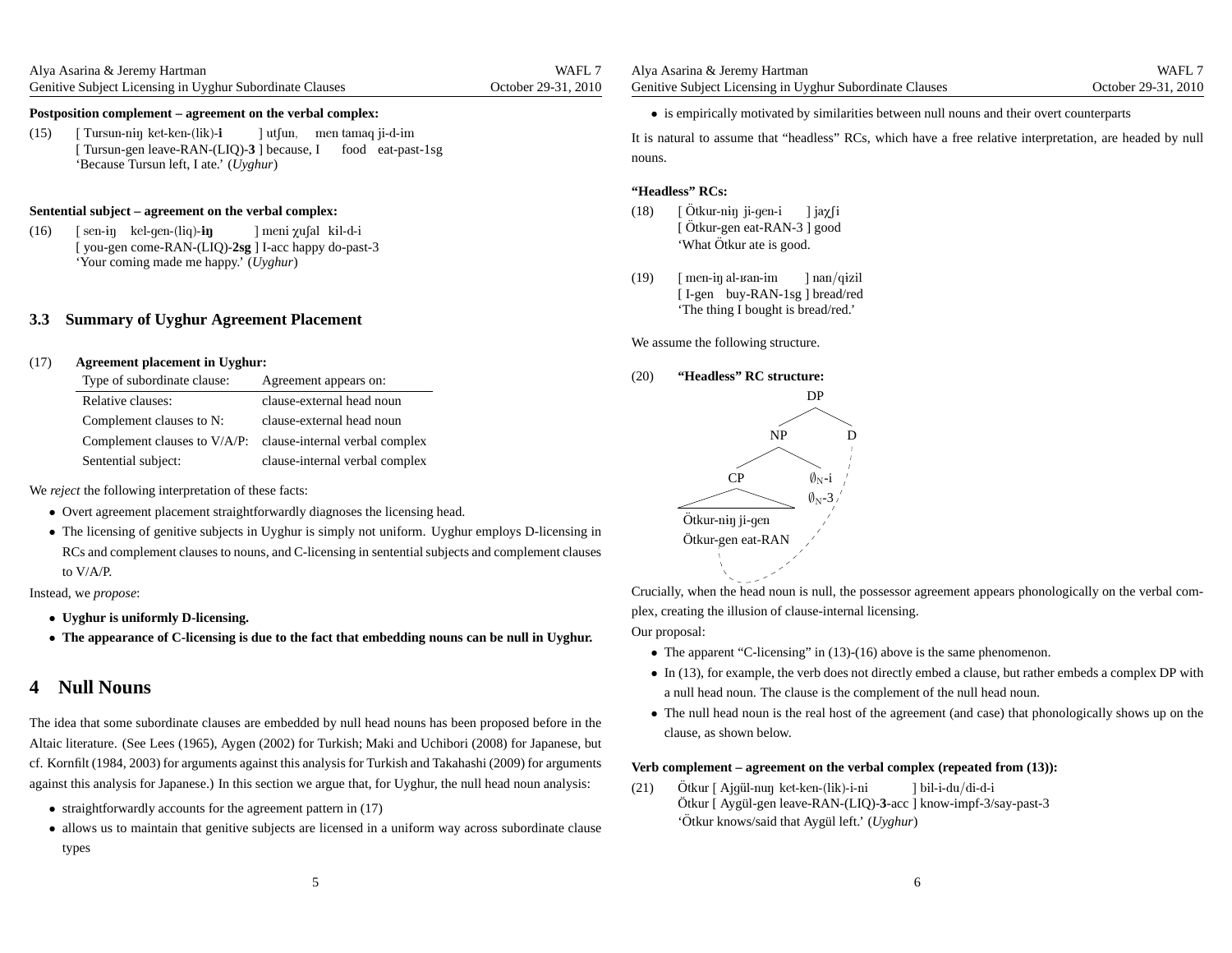(22) Structure for embedded clause in (21):



This analysis has the major advantage of keeping the locus of possessor agreemen<sup>t</sup> (and the licensing of genitive subjects) uniform across all types of embedded clauses. We presen<sup>t</sup> two pieces of evidence for thenull head-noun analysis below.

### **4.1 The overt head noun test**

It is always possible to make the null noun overt. This includes:

- complement clauses to verbs
- complement clauses to adjectives
- sentential subjects

#### **Null/overt N's with complements to verbs:**

- (23)) Ötkur [ Tursun-niŋ tamaq yi-gen ] Ø<sub>N</sub>-i-ni bil-i-du/di-d-i Ötkur [ Tursun-gen food eat-RAN ] Ø<sub>N</sub>-3-acc know-impf-3/say-past-3 'Ötkur knows/said that Tursun ate food.' (Uyghur)
- (24)) Ötkur [ Tursun-niŋ tamaq yi-gen ] **heqiqet-i**-ni bil-i-du/di-d-i Ötkur [ Tursun-gen food eat-RAN ] fact-3-acc know-impf-3/say-past-3 'Ötkur knows/said the fact that Tursun ate food.' (Uyghur)
- (25)) [sen-iŋ tamaqyi-gen ]Ø<sub>N</sub>-**iŋ**-ni a∫karli-d-im [you-gen food eat-RAN ]  $\emptyset_N$ -2sg-acc reveal-past-1sg 'I revealed that you ate the food.' (*Uyghur*)
- (26)) [ sen-iŋ tamaq yi-gen ] **meχpijet-iŋ**-ni aʃkarli-d-im [ you-gen food eat-RAN ] **secret-2sg**-acc reveal-past-1sg'I revealed the secret that you ate the food.' (*Uyghur*)

#### **Null/overt N's with complements to adjectives:**

- (27)) men [ Tursun-nɨŋ tamaq-ni yi-gin ] Ø<sub>N</sub>-**i**-dɨn χu∫al I [ Tursun-gen food-acc eat-RAN ]  $\emptyset_N$ -3-abl happy 'I am happy that Tursun ate the food.' (*Uyghur*)
- (28)) men [ Tursun-niŋ tamaq-ni yi-gin ] **heqiqet/χever-i**-din χu∫al [ Tursun-gen food-acc eat-RAN ]**fact/news-3**-ablI 'I am happy with the fact/news that Tursun ate the food.' (*Uyghur*)happy

### **4.2 Null nouns share properties of their overt counterparts**

Certain head nouns impose idiosyncratic restrictions on their embedded clauses.

- Genitive RC subjects are generally in free variation with unmarked RC subjects.
- RCs headed by the overt noun *waqit* ('time') strongly prefer unmarked subjects.

#### **Restriction against genitive subjects w/** *waqit* **('time'):**

- (29)) [sen-(??iŋ) ket-ken ] waqit-(??iŋ) saet jette idi [you-(??gen) leave-RAN ] time-(??2sg) hour 7 'The time that you left at was 7 <sup>o</sup>'clock.' (*Uyghur*)was
- (30)) [sen-(\***iŋ)** ket-ken ] waqit-(\*iŋ)-din kiyin, men tamaq ji-d-im [you-(\*gen) leave-RAN ] time-(\*2sg)-abl after, I food eat-past-1sg 'After the time when you left, I ate.' (*Uyghur*)

The null counterpart of *waqit* ('time') imposes the same restriction.

### **Restriction against genitive subjects w/ null variant of** *waqit* **('time'):**

(31)) [sen-(\***iŋ)** ket-ken-(\*iŋ)-din [you-(\*gen) leave-RAN-(\*gen)-abl ] after, I food eat-past-1sg 'After you left, I ate.' (*Uyghur*)] kiyin, men tamaq ji-d-im

What we have proposed so far:

- Uyghur genitive subjects are uniformly licensed by clause-external <sup>D</sup> heads.
- The appearance of C-licensing is the result of *null head nouns*.

### **5 LIQ and the Size of the Embedded Clause**

We have seen the optional morpheme -*liq* in <sup>a</sup> number of Uyghur examples above. We now examine its distribution more closely.

• -*liq* is freely available in complement clauses.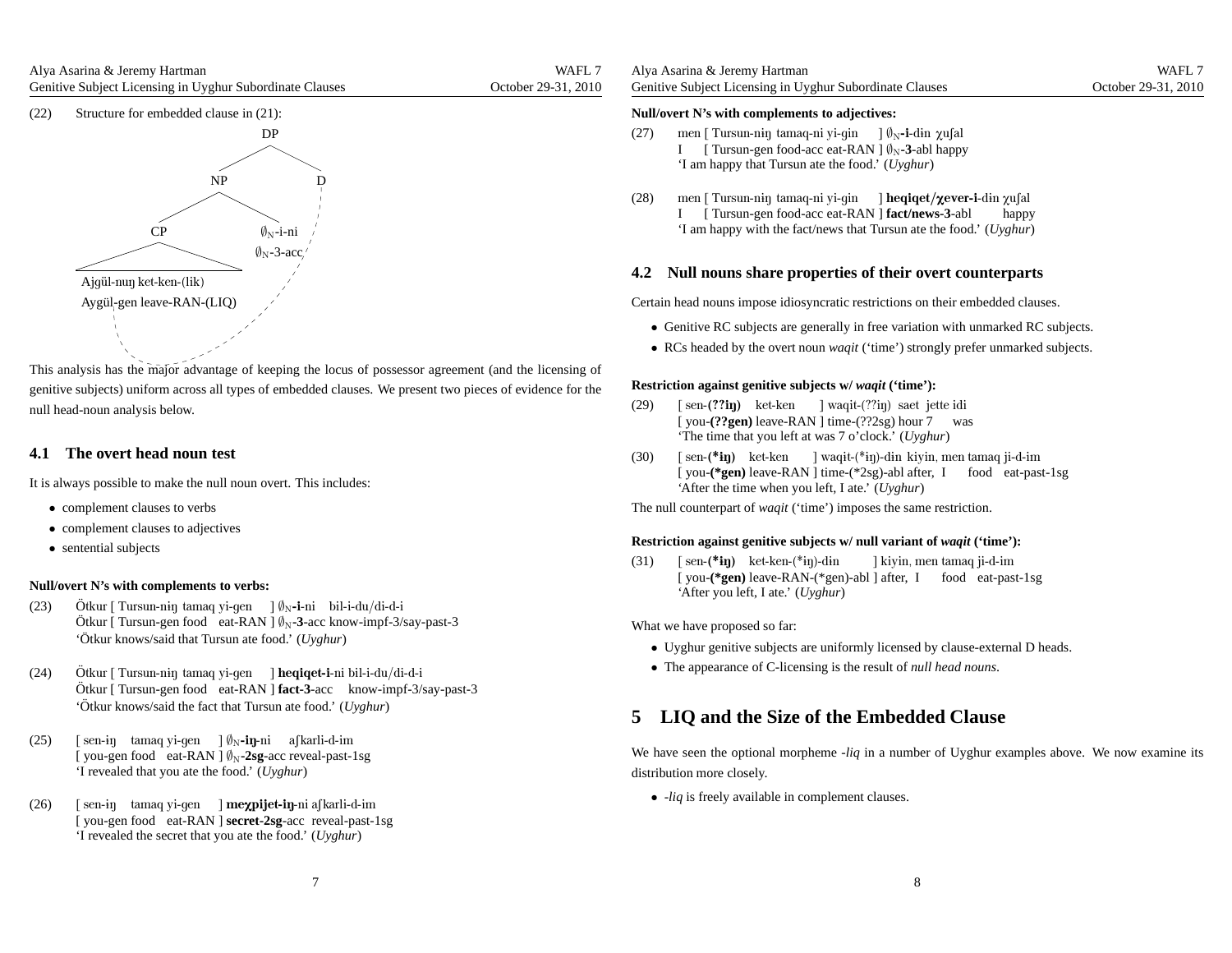### Optional *-liq* in complement clauses (repeated from (2) and (1), respectively):

- (32)Ötkur [ Ajqül-nun ket-ken-(lik)-i-ni Ötkur [ Ajgül-nuŋ ket-ken-**(lik)-**i-ni ] bil-i-du/di-d-i<br>Ötkur [ Aygül-gen leave-RAN-**(LIQ)**-3-acc ] know-impf-3/say-past-3 'Ötkur knows/said that Aygül left.' (Uyghur)
- (33)) [ men-iŋ ket-ken-(**liq**) [ I-gen leave-RAN-**(LIQ)** ] fact-1sg important 'The fact that I left is important.' (*Uyghur*)]heqiqet-immuhim
	- Looking only at (32), one might suppose that -*liq* is <sup>a</sup> nominalizer that attaches to the embedded clause. This would explain why it seems to bear case and agreemen<sup>t</sup> suffixes.
	- But this is inconsistent with (33), where -*liq* introduces the clausal complement of <sup>a</sup> noun, and does not create <sup>a</sup> category that bears case and nominal agreement. Note that -*liq* cannot bear possessor agreemen<sup>t</sup> in noun complements.

### **No possessor agreement on -***liq* **in noun complement clause:**

- $(34)$ [Ötkur-gen leave-RAN-LIQ-3 ] fact-(3) important intended: 'The fact that Ötkur left is important.' (Uyghur) Ötkur-n<del>i</del>ŋ ket-ken-liq-**i** ]heqiqet-(i)muhim
	- The optionality of -*liq* is also unexpected if it is <sup>a</sup> <sup>p</sup>iece of category-changing derivational morphology. According to our informant, the two options in (32) and in (33) have no difference in meaning.

Unlike complement clauses, relative clauses never allow -*liq*.

### **No -***liq* **on RC:**

(35) [ [Ötkur-gen read-RAN-(\*LIQ) ] book-3 long 'The book that Ötkur read is long.' (Uyghur) Ötkur-n<del>i</del>ŋ oqu-ʁan-(**\*liq**) ] kitav-i uzun

#### In sum, -*liq*:

- 1. is sensitive to the type of the embedded clause
- 2. is optional and can be dropped without obvious semantic effects
- 3. does not close off the domain for nominal agreemen<sup>t</sup> and case-marking

#### These properties are characteristic of <sup>a</sup> complementizer:

- 1. It is common to observe different complementizer possibilities for complement and relative clauses(see N. Richards (1999) for English and Tagalog).
- 2. Many languages have null complementizers or allow complementizer-drop.
- 3. We do not expec<sup>t</sup> <sup>a</sup> complementizer to create <sup>a</sup> nominal category.

We therefore analyze *-liq* as a complementizer that introduces clausal complements to nouns (overt or null)<sup>2</sup>, and conclude that Uyghur genitive subjects appear in full-CP embedded clauses.

WAFL<sub>7</sub>

### **5.1 Corroborating evidence that Uyghur -***liq***-clauses are CPs**

#### *Miyagawa's test for size of the embedded clause:*

Miyagawa (to appear) examines the familiar *-ga/-no* paradigm, and argues for <sup>a</sup> D-licensing approac<sup>h</sup> to GEN subjects in Japanese. The claim is that:

- Embedded clauses with NOM subjects are CPs.
- Embedded clauses with GEN subjects are reduced (TPs).

One piece of evidence: CP-level adverbs (e.g., 'evidently', 'truly', 'fortunately'; Cinque (1999)) are compatible with NOM-subject embedded clauses, but not with GEN-subject embedded clauses.

### **CP-level adverb with NOM subject only:**

(36)) [**saiwai-ni** taroo-**ga/\*-no** yonda]hon [ **fortunately** Taro-**nom/-\*gen** read ] book'the book that Taro fortunately read' (*Japanese*) (Miyagawa (to appear), ex. 26a)

In contrast, lower TP-level adverbs are compatible with both NOM and GEN subj embedded clauses.

## **TP-level adverb with NOM or GEN subject:**

- (37) [ kitto[ **probably** Taro-**nom/-gen** read ] book 'the book that Taro probably read' (*Japanese*) (Miyagawa (to appear), ex. 26b)taroo-**ga/-no** yonda ] hon
	- If Miyagawa's test reliably diagnoses size of the embedded clause, we should be able to extend it to Turkish and Uyghur.
	- Prediction for Turkish, <sup>a</sup> C-licensing language: CP-level adverbs should be compatible with GEN subject embedded clauses.

This prediction is borne out. Turkish embedded clauses allow CP-level adverbs.

### **CP-level adverb with GEN subject:**

(38)) [ **anlaşılan** oğrenci-ler-**in** oku-duk-ları ] kitap [ **evidently** student-pl-**gen** read-DIK-3.pl ] book'the book which the students evidently read' (*Turkish*) (Jaklin Kornfilt (p.c.))

<sup>2</sup>Uyghur has another complementizer, *dep*, which introduces true clausal complements to verbs, and embeds fully tensed TPs.

**Tensed CP embedding:**

) Ötkur [ Ajgul-ni ket-t-i (i)Ötkur [ Aygül-acc leave-past-3 that ] know-impf-3 'Ötkur knows that Aygül left.' dep]bil-i-du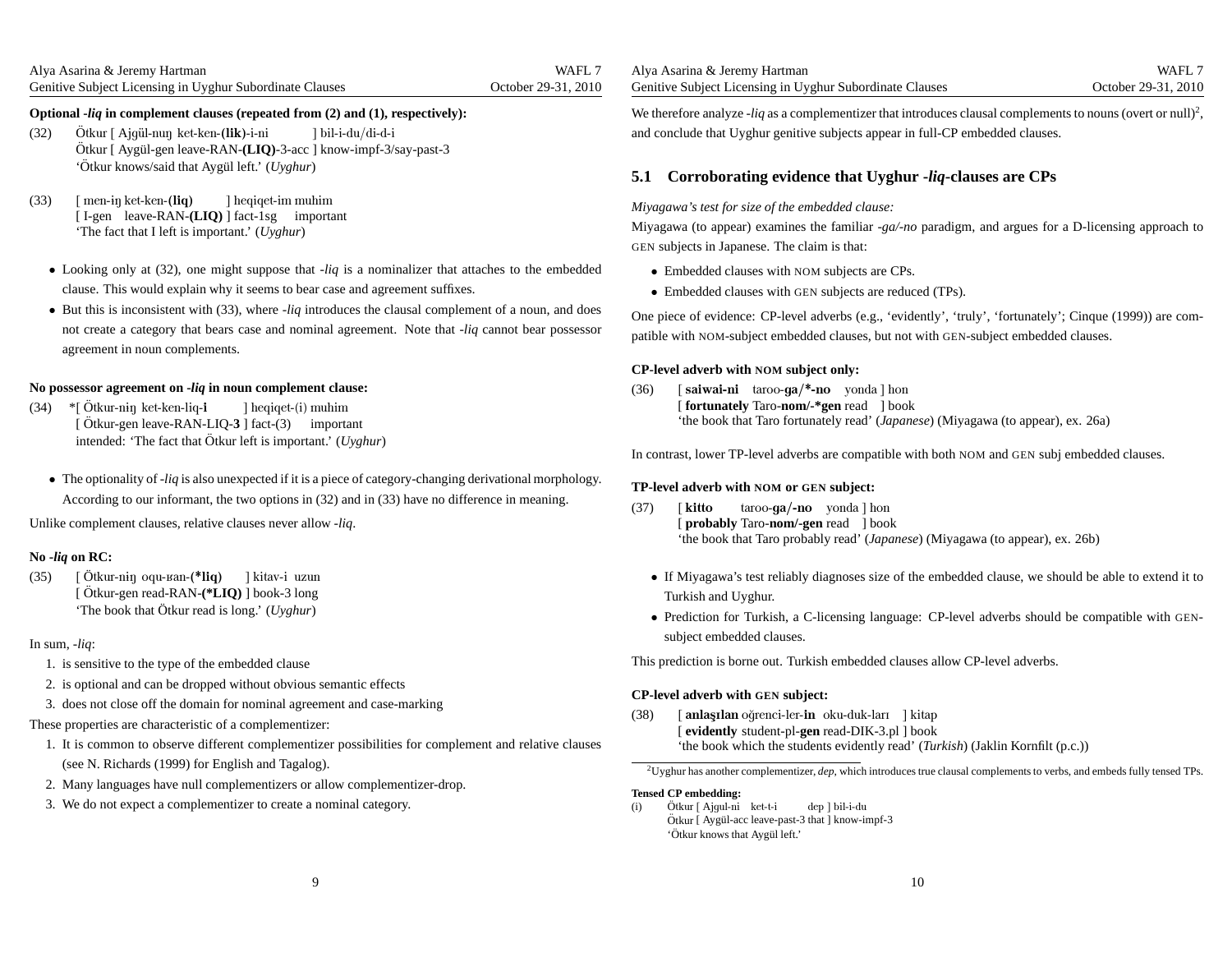| Alya Asarina & Jeremy Hartman                                   | WAFL 7              |
|-----------------------------------------------------------------|---------------------|
| <b>Genitive Subject Licensing in Uyghur Subordinate Clauses</b> | October 29-31, 2010 |

Prediction for Uyghur:

- If Uyghur -*liq*-clauses are indeed full CPs, Uyghur should pattern like Turkish and allow CP-level adverbs in GEN-subj embedded clauses.
- If Uyghur -*liq*-clauses are reduced, Uyghur should pattern like Japanese and disallow CP-level adverbs in GEN-subj embedded clauses.

As illustrated in the examples below, Uyghur does indeed allow CP-level adverbs in GEN-subject embedded clauses.

### **CP-level adverbs with GEN subject:**

- (39) [ [truly Aygül-gen write-RAN ] book-3-acc show 'Show (me) the book that Aygül truly wrote!' (*Uyghur*) **xeqiqi** Ajgül-**niŋ** jaz-ʁan ] kitiv-i-ni korset!
- (40)) [ **χeqiqi** men-**iŋ** jaχ∫i kör-i-gen [truly I-gen well see-impf-RAN ] food-1sg-acc give 'Give (me) the food that I truly like!' (*Uyghur*)] tamaq-im-ni ber!
- (41)) **xeqiqi** sen-**iŋ** ket-ken-lik-iŋ-ni **truly** you-**gen** leave-RAN-LIQ-2sg-acc know-impf-1sg **'I know that you truly left.'**bil-i-men

'I truly know that you left.' (*Uyghur*)

### **6 Implications of the Analysis**

#### **6.1 liq as Defective C**

Recall Kornfilt's (2008) proposal:

- C-licensing occurs when the embedded clause is <sup>a</sup> full CP.
- D-licensing occurs when the embedded clause is reduced (TP/AspP).

| Alya Asarina & Jeremy Hartman                            | WAFL 7              |
|----------------------------------------------------------|---------------------|
| Genitive Subject Licensing in Uyghur Subordinate Clauses | October 29-31, 2010 |



- Prediction: C-licensing vs. D-licensing should correlate with size of the embedded clause.
- Uyghur, on our analysis, poses <sup>a</sup> challenge to this correlation.

We have argued that:

- Uyghur is <sup>a</sup> D-licensing language.
- The embedded clauses that house genitive subjects at least *can* be full CPs. They contain an overt complementizer (-*liq*), and are able to host CP-level adverbs.
- -*liq* is <sup>a</sup> <sup>C</sup> head, but it appears to be transparent for purposes of Agreement/Case-assignment by <sup>a</sup> higher head D.

### **Our claim: -***liq* **is an example of defective <sup>C</sup>**

- In <sup>p</sup>hase theory (Chomsky (2000) et seq.) "defectivity" encodes the fact that certain <sup>p</sup>hasal categories seem to be transparent for locality of Agreement/movement (e.g., defective *<sup>v</sup>* in passives andunaccusatives).
- Defectivity of a head is sometimes tied to other properties:  $\phi$ -featural incompleteness, inability to license case, etc.
- Here we remain neutral on the correlates of defectivity, and use "defective" simply to describe *<sup>a</sup> <sup>p</sup>hase head across which Agree operations are possible*.
- Defective <sup>C</sup> has been the subject of many recent proposals (Sabel (2006); Gallego (2007); Gallego and Uriagereka (2007); Fortuny (2008); M. Richards (2007, 2009); Wenger (2009)), but empiricalevidence has been scant.
- If our analysis is correct, Uyghur provides <sup>a</sup> <sup>p</sup>iece of empirical evidence, since we observe agreement/caseassignment across an overt  $C^0$ .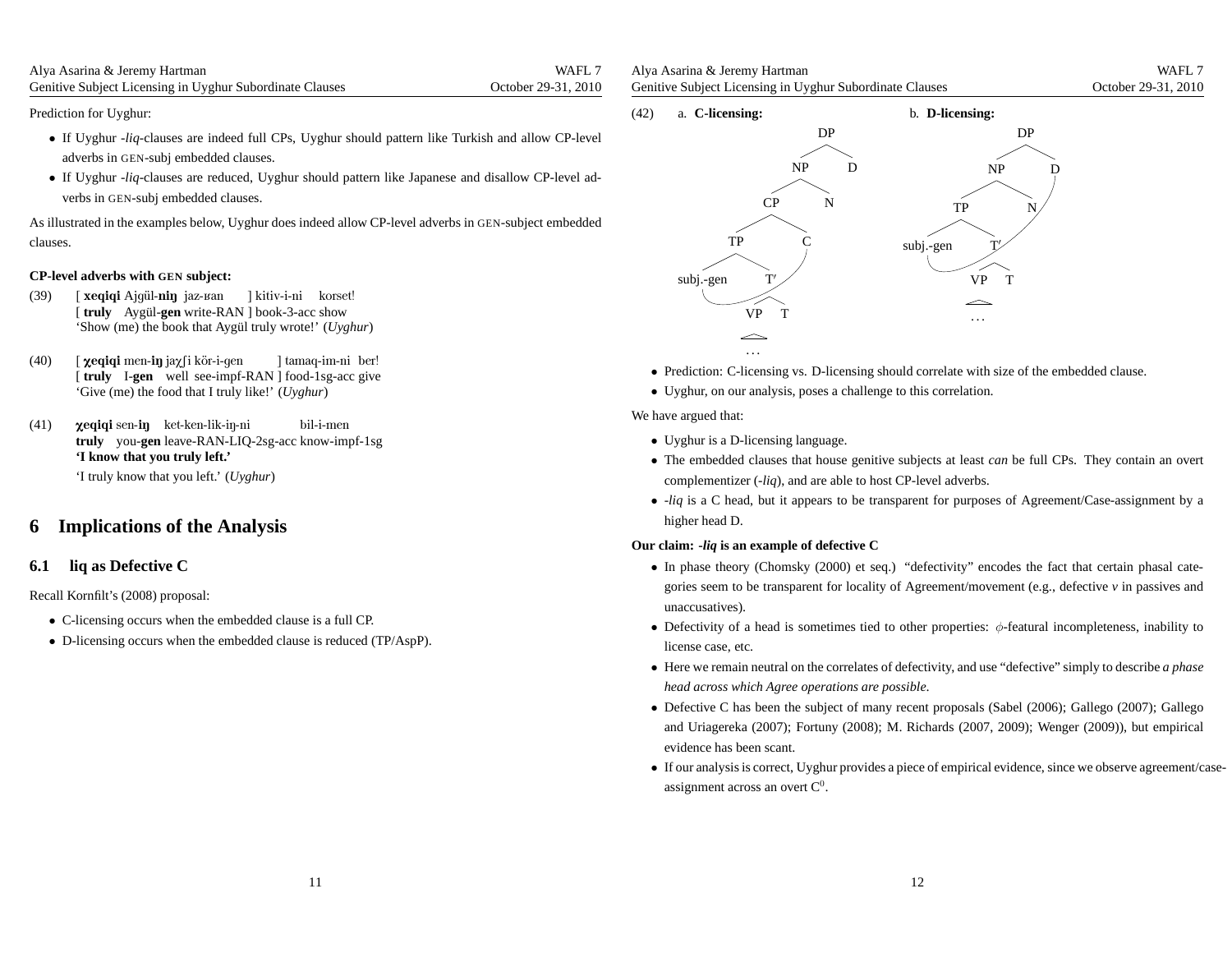### **6.2 Previous, very conceptual arguments for defective C**

- $C_{\text{def}}$  fills a gap in the inventory of Core Functional Categories (CFCs). (Gallego and Uriagereka (2007), Richards (2007))
- $C_{\text{def}}$  is the logical extension of the Chomsky's (2005) "feature-inheritance" between C and T. (Richards (2007, 2009))
- Gallego (2007) proposes that all defective clausal domains are introduced by  $C_{\text{def}}$ .

### **C**def **in English raising/Exceptional Case Marking (ECM) clauses:** (Gallego (2007):176)

- (43) a. John<sub>i</sub> seems to Mary  $[C_{\text{def}} t_i]$  to  $T_{\text{def}}[t_i]$  *v*\* like Susan ]] (*Raising*)
	- b. Mary<sub>i</sub> believes [ John V [  $C_{\text{def}}$  t<sub>i</sub> to T<sub>def</sub>[t<sub>i</sub>  $v^*$  like Susan ]]] (*ECM*)
- Suspiciously,  $C_{\text{def}}$  is null here.
- The crucial question: Do we ever see overt  $C_{def}$ ? Specifically, do we ever see agreement or casemarking over an overt complementizer?<sup>3</sup>
- That is, we are looking for the configuration in (32), where where  $X^0$  is a  $\phi$ -probe/case-assigner.
	- (44)  $X^0_1 \dots [C_P C_{\text{def}} [T_P \text{ Subj} \dots]]$

### **6.3 Some empirical candidates**

### **6.3.1 Obligatory agreement, raising over Modern Greek** *na*

Alexiadou and Anagnostopoulou (2002) give examples of raising over *na*:

### **Raising over** *na* **in Modern Greek:**

- $(45)$ ) ta pedhia the children<sub>i</sub>-nom started-3pl [NA t<sub>i</sub> run-3pl ] 'The children started to run.' (*Modern Greek*)arxisan $[$ nat<sub>i</sub>trexoun]
- $(46)$ the children<sub>i</sub>-nom started-3sg [NA t<sub>i</sub> run-3pl ] (*Modern Greek*) pedhiaarxise $\lceil$  **na**  $t_i$  trexoun  $\rceil$ 
	- *Na* has been analyzed as <sup>a</sup> complementizer. (Agouraki (1991), Tsoulas (1993))
	- Alternative analyses: *Na* is <sup>a</sup> subjunctive marker or modal particle. (Tsimpli (1990), Philippaki-Warburton (1994), Rivero (1994))

### **6.3.2 Raising over Belfast English** *for*

Henry (1992) presents examples of raising over *for* in Belfast English.

| Alya Asarina & Jeremy Hartman                            |  |
|----------------------------------------------------------|--|
| Genitive Subject Licensing in Uyghur Subordinate Clauses |  |

## **Subject-to-subject raising (and agreement) over** *for***:**

- $(47)$  a. John<sub>i</sub> seems [**for** t<sub>i</sub> to be happy ].
	- b. John<sub>i</sub> isn't likely  $[$  **for**  $t_i$  to win  $]$ .

### **Raising-to-object (and case-assignment) over** *for***:**

(48) I wanted John<sub>i</sub> [ **for**  $t_i$  to win ].

Alternative analysis: *for-to* is <sup>a</sup> single element.

### **6.3.3 Raising-to-object (and case assignment) over** *to* **in Japanese**

Kuno (1976) first observed examples of ECM over *to* in Japanese:

### **Raising-to-object (and case assignment) over** *to* **in Japanese:**

- (49) Taro-waHanako-outsukushi-i**to** Taro-top Hanako-acc beautiful-be **comp** consider-past 'Taro considered Hanako to be beautiful.' (*Japanese*) (Ura (2007))omot-ta
	- Several proposals analyze the construction as raising-to-object (Kuno (1976), Authier (1991), Tanaka (1992, 2002); Ura (1994)) or possibly cross-clausal case-assignment without raising. (Bruening(2001), Hiraiwa (2001), Takeuchi (2010))
	- Alternative analysis: The object is base-generated in the matrix clause and binds <sup>a</sup> null pronominal in the embedded clause. (Saito (1985), Oka (2006), Takano (2003))
	- Cf. Şener (2008)'s discussion of a similar construction in Turkish, which he argues involves topicalization of the subject to the edge of the embedded clause, where it is assigned accusative case.

### **6.3.4 Case assignment and agreement over -***liq* **in Uyghur**

We claim that case-assignment and agreemen<sup>t</sup> is possible across the defective complementizer -*liq* in Uyghur.

### **Case assignment and agreement over C**def **in Uyghur:**

(50)) [men-**iŋ** ket-ken-li**q** [I-gen leave-RAN-C<sub>def</sub>] fact-1sg important 'The fact that I left is important.' (*Uyghur*)] heqiqet**-im** muhim

 $3$ Gallego (2007) suggests that the complementizers introducing subjective clauses in Romance are C<sub>def</sub>, based on the fact that they dont delimit binding domains. However, binding is not reliable test for defective phasehood, because binding domains donot reliably correspond to strong phases in the first place.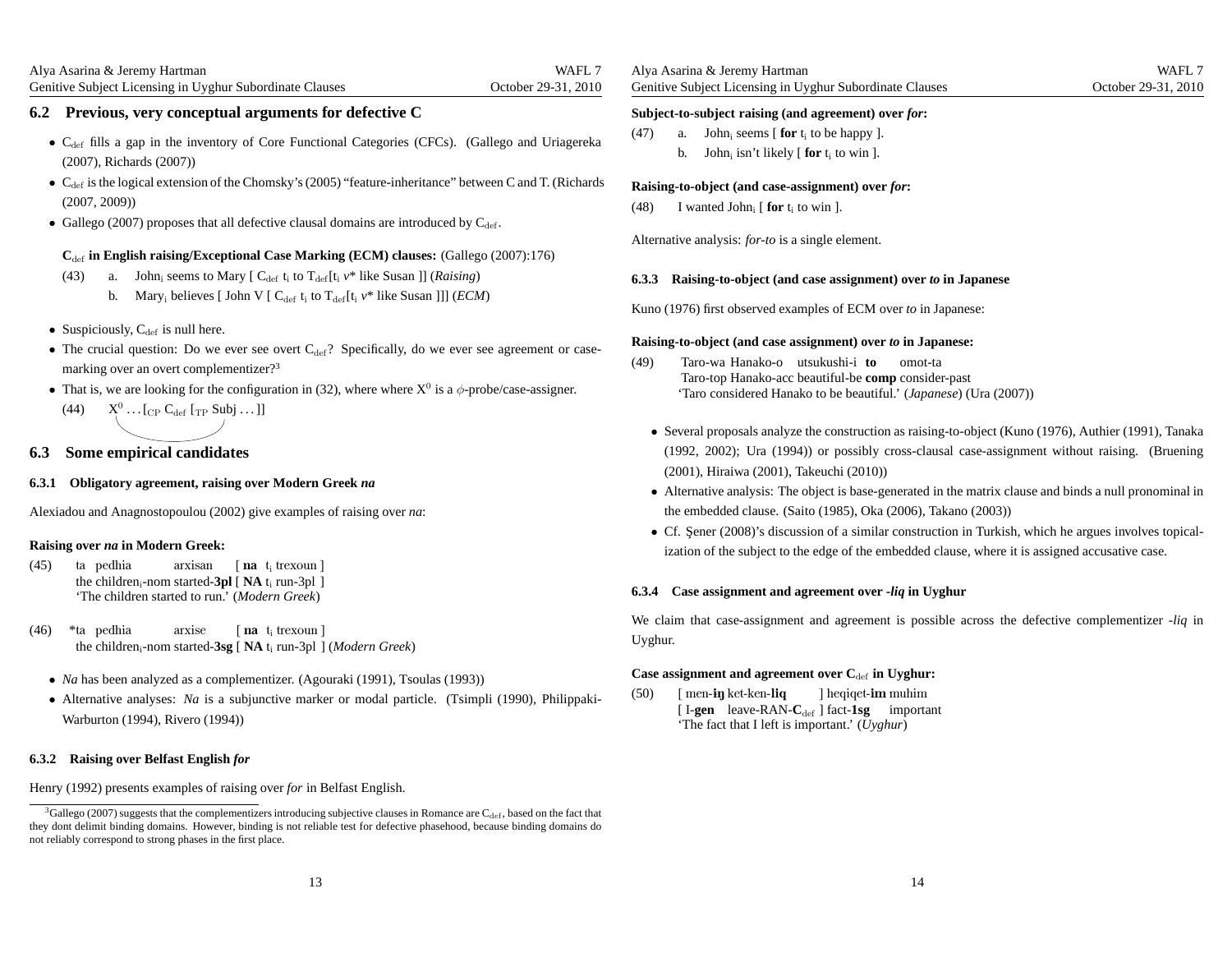Alya Asarina & Jeremy Hartman Genitive Subject Licensing in Uyghur Subordinate ClausesWAFL<sub>7</sub> October 29-31, 2010**7 Conclusions and consequences**Conclusions for Uyghur:• Genitive subjects of subordinate clauses are uniformly licensed by <sup>a</sup> clause-external D-head. • Genitive-subject clauses are embedded by (optionally null) head nouns. • Null head nouns in Uyghur <sup>g</sup>ive rise to the *illusion* of clause-internal licensing. • Genitive subjects in Uyghur can be licensed across an overt  $C^0(-liq)$ . Consequences for the cross-linguistic variation in licensing of genitive embedded subjects in Altaic:• The difference between D-licensing and C-licensing is not reducible to <sup>a</sup> difference in size of embedded clause. • For C-licensing languages (Turkish), we agree with Kornfilt (2008): a non-defective  $C^0$  (-*dik*) agrees with, and licenses genitive on, the embedded subject. • For at least one D-licensing language (Uyghur), we have proposed that defective  $C^0$  (-*liq*) cannot agree with the embedded subject. The higher phase-head  $D^0$  probes across the defective  $C^0$ , agrees with the embedded subject, and licenses genitive. • Avenue for further research: Do other D-licensing languages have counterparts to Uyghur -*liq*? Broader consequences – defectivity and phase heads:• Uyghur presents a rare example of agreement/case-assignment across an overt  $C^0$ . • New evidence for an empirically elusive, but perhaps theoretically desirable element: "Defective C" **References**Agouraki, Y. 1991. A Modern Greek complementizer and its significance for Universal Grammar. *University College London Working Papers in Linguistics* 3:1–24. Alexiadou, A., and E. Anagnostopoulou. 2002. Raising without infinitives and the role of agreement. *Dimensions of movement: From features to remnants* 17–30. Authier, J.M. 1991. V-governed expletives, case theory, and the projection principle. *Linguistic Inquiry*22:721–740.Aygen, G. 2002. Finiteness, case and clausal architecture. Doctoral Dissertation, Harvard University. Bruening, B. 2001. Raising to object and proper movement. University of Delaware. Chomsky, N. 2000. Minimalist inquiry: The framework. In *Step by Step: Essays on Minimalist Syntax in Honor of Howard Lasnik*, ed. Roger Martin, David Michaels, and Juan Uriagereka, 89–156. MIT Press. Chomsky, N. 2005. On phases. MIT. Alya Asarina & Jeremy Hartman Genitive Subject Licensing in Uyghur Subordinate ClausesWAFL<sub>7</sub> October 29-31, 2010Cinque, G. 1999. *Adverbs and functional heads: A cross-linguistic perspective*. Oxford University Press. Fortuny, Jordi. 2008. *The emergence of order in syntax*. Linguistik Aktuell. John Benjamins. Gallego, Á., and J. Uriagereka. 2007. Defective C. In *Alternatives to Cartography*. Brussels. Gallego, Á.J. 2007. Phase theory and parametric variation. Doctoral Dissertation, Universitat Autonoma de Barcelona.Hale, K. 2002. On the Dagur object relative: some comparative notes. *Journal of East Asian Linguistics*11:109–122.Henry, A. 1992. Infinitives in <sup>a</sup> for-to dialect. *Natural Language & Linguistic Theory* 10:279–301. Hiraiwa, K. 2001. Multiple agree and the defective intervention constraint in Japanese. In *Proceedings of HUMIT 2000*, ed. O. Matushansky and E. Gorzoni, MIT Working Papers in Linguistics 40, 67–80. MITWPL.Kornfilt, J. 1984. Case marking, agreement, and empty categories in Turkish. Doctoral Dissertation, HarvardUniversity.Kornfilt, J. 2003. Subject Case in Turkish nominalized clauses. In *Syntactic structures and morphological information*, ed. U. Junghanns and L Szucsich, 129–215. Walter de Gruyter. Kornfilt, Jaklin. 2008. Subject case and Agr in two types of Turkic RCs. In *Proceedings of Workshop on Altaic Formal Linguistics (WAFL4), MITWPL*, volume 56, 145–168. Kuno, S. 1976. Subject raising. *Syntax and semantics* 5:17–49. Japanese Generative Grammar. Lees, R.B. 1965. Turkish nominalizations and <sup>a</sup> problem of ellipsis. *Foundations of language* 1:112–121. Maki, H., and A. Uchibori. 2008. Ga/no conversion. In *Handbook of Japanese linguistics*, ed. S. Miyagawa and M. Saito, 192–216. Oxford University Press. Miyagawa, S. to appear. Genitive subjects in Altaic and specification of phase. *Lingua* . Oka, T. 2006. Abstract Case and empty pronouns. *Tsukuba English Studies 7* 187–227. Philippaki-Warburton, I. 1994. The subjunctive mood and the syntactic status of the particle *na* in Modern Greek. *Folia Linguistica* 28:297–328. Richards, M. 2007. On phases, phase heads, and functional categories. Cambridge: University of Cambridge.Richards, M. 2009. Probing the past: On reconciling long-distance agreement with the phase impenetra*bility condition*. Linguistische Arbeiten. To appear.